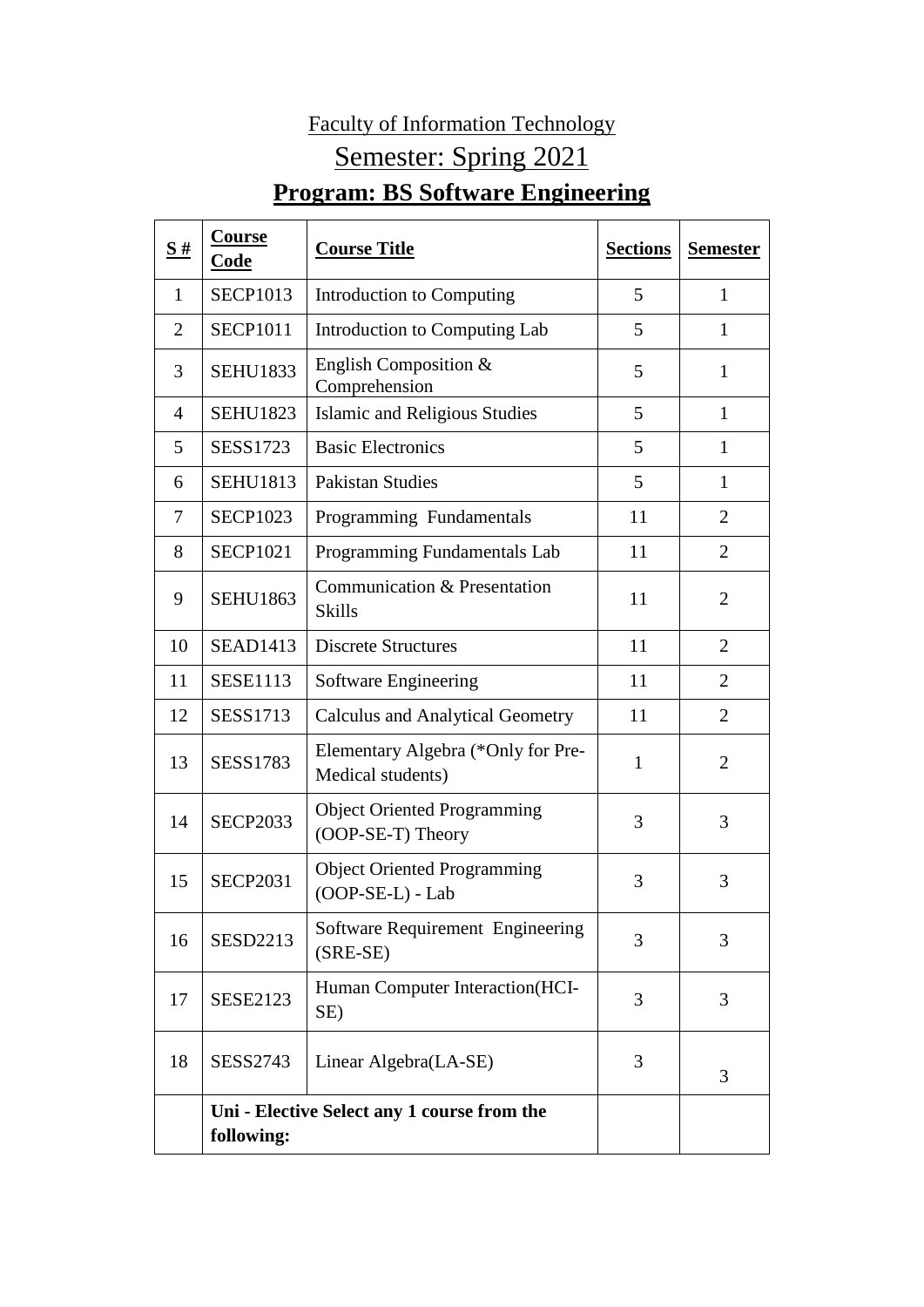| 19 | <b>SEGE1913</b>                                           | Introduction to Business (ITOB-SE)<br>$-$ (01,02)                                   | $\overline{2}$ | 3              |
|----|-----------------------------------------------------------|-------------------------------------------------------------------------------------|----------------|----------------|
| 20 | <b>SEGE3963</b>                                           | <b>Fundamental of Marketing (FOM-</b><br>$SE$ ) – (O3)                              | $\mathbf{1}$   | 3              |
| 21 | <b>SECP2043</b>                                           | Data Structure & Algorithms (DSA-<br>$SE-T$ – Theory                                | $\overline{4}$ | $\overline{4}$ |
| 22 | <b>SECP2041</b>                                           | Data Structure & Algorithms (DSA-<br>$SE-L$ – Lab                                   | $\overline{4}$ | $\overline{4}$ |
| 23 | <b>SESD2222</b>                                           | Software Design & Architecture<br>$(SDA-SE-T)$ - Theory                             | $\overline{4}$ | $\overline{4}$ |
| 24 | <b>SESD2221</b>                                           | Software Design & Architecture<br>$(SDA-SE-L) - Lab-$                               | $\overline{4}$ | $\overline{4}$ |
| 25 | <b>SEST2613</b>                                           | <b>Business Process Engineering</b><br>(BPE-SE) (SE Supporting - I)                 | $\overline{4}$ | $\overline{4}$ |
| 26 | <b>SEHU2873</b>                                           | Technical and Business Writing<br>(Eng-III-SE)                                      | $\overline{4}$ | $\overline{4}$ |
| 27 | <b>SESS2733</b>                                           | Probability and Statistics (PROB-<br>SE)                                            | $\overline{4}$ | $\overline{4}$ |
| 28 | <b>SENS3513</b>                                           | Operating Systems (OS-SE-T)<br>Theory                                               | $\mathbf{1}$   | 5              |
| 29 | <b>SENS3511</b>                                           | Operating Systems (OS-SE-L) Lab                                                     | $\mathbf{1}$   | 5              |
| 30 | <b>SEAD3423</b>                                           | <b>Introduction to Database Systems</b><br>(DB-SE-T) Theory                         | $\mathbf{1}$   | 5              |
| 31 | <b>SEAD3421</b>                                           | <b>Introduction to Database Systems</b><br>(DB-SE-L) Lab                            | $\mathbf{1}$   | 5              |
| 32 | <b>SESD3233</b>                                           | Web Engineering (WEB-E-SE)                                                          | $\mathbf{1}$   | 5              |
| 33 | <b>SESE3133</b>                                           | Formal Methods in Software<br>Engineering $(FM-SE) - (SE)$<br>Supporting - $II$ ) – | $\mathbf{1}$   | 5              |
|    | Uni - Elective Select any 1 course from the<br>following: |                                                                                     |                |                |
| 34 | <b>SEGE2933</b>                                           | Technology Entrepreneurship (T-<br>$ENT-SE$ ) –                                     | 1              | 5              |
| 35 | <b>SESM3313</b>                                           | <b>Software Quality Engineering</b><br>$(SQE-SE)$                                   | $\mathbf{1}$   | 6              |